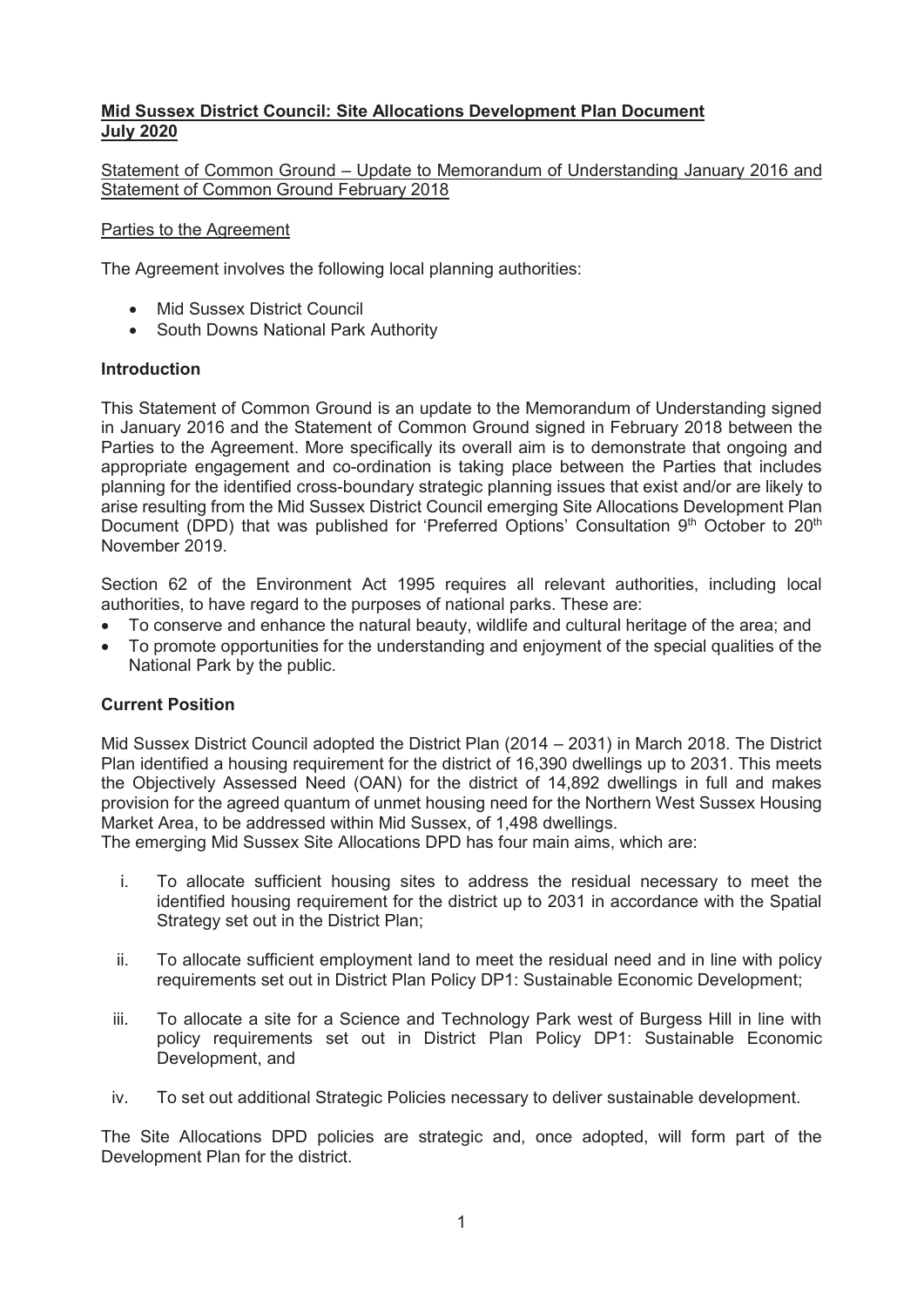The Site Allocations DPD proposes 22 housing site allocations and 7 employment site allocations to ensure that the housing and employment requirements as identified by the District Plan are met in full.

The Site Allocations DPD has been informed by a comprehensive suite of technical evidence, including Sustainability Appraisal and Habitats Regulations Assessment.

### **Strategic Planning Issues**

The following strategic/ cross-boundary planning issues have been identified that relate to the Mid Sussex Site Allocations DPD and the Parties:

## **1. Housing Provision**

Mid Sussex District Council adopted the District Plan (2014 – 2031) in March 2018. The District Plan identified a housing requirement for the district of 16,390 dwellings up to 2031. This meets the Objectively Assessed Need (OAN) for the district of 14,892 dwellings in full and makes provision for the agreed quantum of unmet housing need for the Northern West Sussex Housing Market Area, to be addressed within Mid Sussex, of 1,498 dwellings.

One of the aims of the Site Allocations DPD is to allocate sufficient housing sites to address the residual necessary to meet the identified housing requirement for the district up to 2031 in accordance with the Spatial Strategy set out in the District Plan. District Plan Policy DP4: Housing indicates that, as at 1<sup>st</sup> April 2017, there was a residual amount of 2,439 dwellings to be allocated through future Neighbourhood Plans and the Site Allocations DPD. This residual amount has been updated as at 1<sup>st</sup> April 2020, and is now 1,272 dwellings.

Policy SA11: Additional Housing Allocations of the Site Allocations DPD proposes to allocate 22 housing sites, that will deliver around 1,929 dwellings. This amount ensures the residual is fully met and provides a reasonable over-allocation to provide flexibility.

The Parties agree that the Site Allocations DPD is seeking to allocate sufficient sites to ensure the housing requirement for Mid Sussex is met in full. The Parties agree the majority of these allocations do not raise any cross-boundary issues and offer an opportunity to make a positive contribution to delivering sustainable residential development. In response to the Regulation 18 consultation of the Site Allocations DPD, the South Downs National Park Authority raised some specific matters regarding potential cross-boundary impacts of proposed allocations SA12 and SA13, these are discussed further below.

### **2. Proposed Site Allocations**

The emerging Sites DPD proposes 22 housing allocations, 7 employment allocations and one Science and Technology Park to the west of Burgess Hill.

Detailed policy requirements have been developed for the proposed allocations that are published for consultation.

The policy requirements for the proposed housing allocations includes the following standard requirements (Policy SA GEN of the Site Allocations DPD):

### **Landscape considerations**

- x Undertake Landscape and Visual Impact Assessment or Appraisal (LVIA) on any rural and edge of settlement sites. The LVIA will need to inform the site design, layout, capacity and any mitigation requirements.
- Development within the setting of the South Downs National Park will need to be consistent with National Park purposes and special qualities, as set out in the South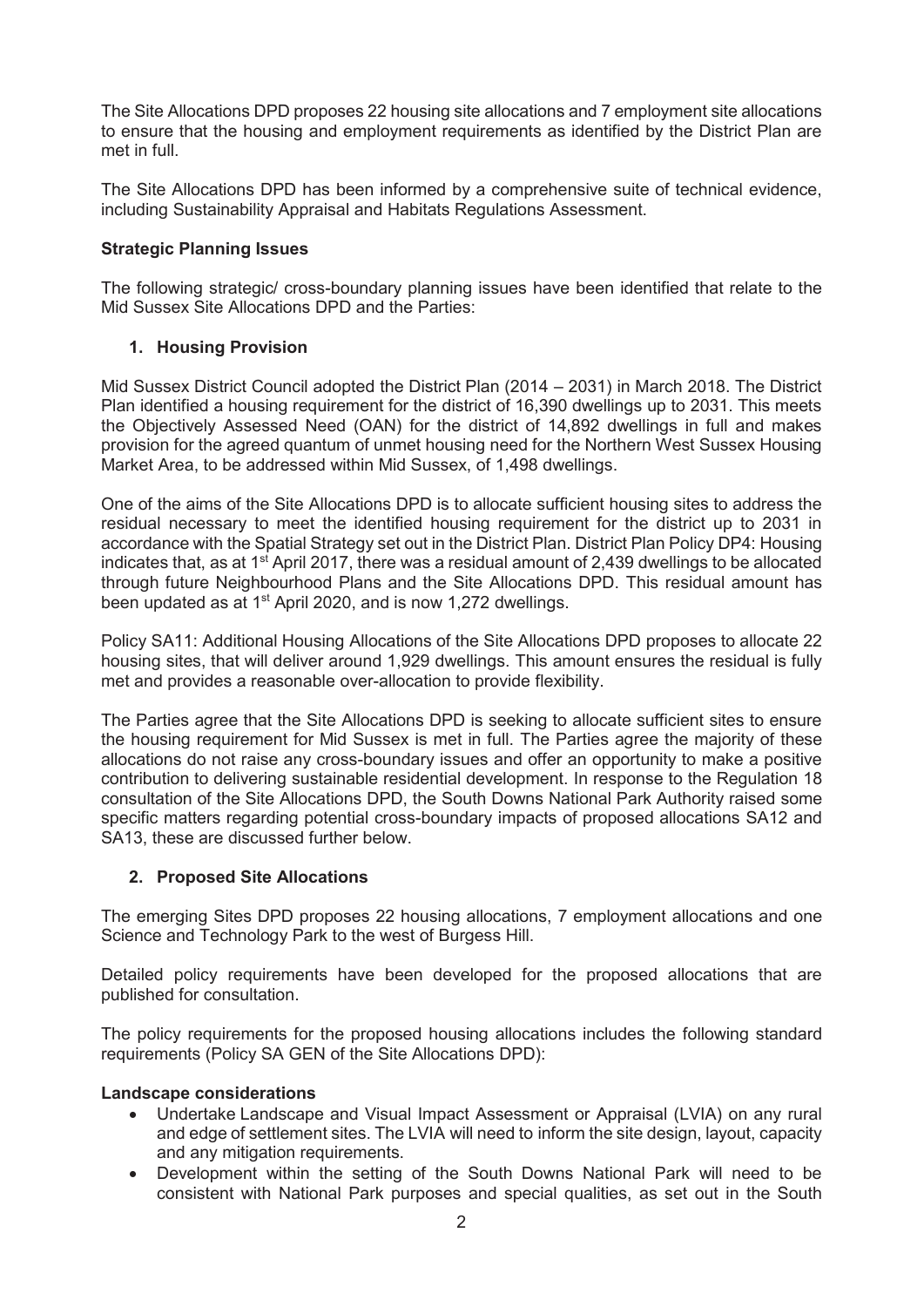Downs Local Plan and South Downs Partnership Management Plan and with District Plan Policy DP18: Setting of the South Downs National Park.

- Provide a Landscape Strategy to identify how natural features on site have been retained and incorporated into the landscape structure and design of the site and informed the landscaping proposals for the site.
- Where development is required to adopt a landscape led approach; this includes respecting the local character of the area in built form by utilising appropriate architectural design, site layout and density which complements and contributes to the overall character and appearance of the area.

The Site Allocations DPD also sets out site specific policy requirements (included in policies SA12 to SA33 relating to housing allocations and SA2 to SA9 for employment).

Additional landscape work has also been received from the promoters of proposed sites SA12 and SA13.

In response to the Regulation 18 consultation on the emerging Site Allocations DPD, the South Downs National Park Authority raised some concerns. In summary, concern was raised that the proposed allocations would erode the rural buffer between Burgess Hill and the South Downs National Park, potentially harming the special qualities and landscape character of the setting of the South Downs National Park. With regard to SA13 in particular, this site is part of a larger landscape whose character experienced today survives from the medieval period. This historic character is shared with parts of the South Downs National Park and this coherence in historic character suggests the site contributes positively to the setting of the South Downs National Park.

There has been dialogue between the two Parties to clarify these concerns. The Parties agree that the sites are able to accommodate some development, however based on the evidence currently available, the South Downs National Park Authority, with regard to SA13, has some remaining concern about whether the figure proposed (300 dwellings) can be accommodated in a way which is sensitive to the role of this area as part of the rural transition from Burgess Hill to the South Downs National Park which includes many characteristic elements of the Wealden landscape.

### **3. Ashdown Forest Special Protection Area and Special Area of Conservation**

The Site Allocations DPD is informed by a suite of technical evidence including the Habitats Regulations Assessment and air quality modelling work that comprehensively tests the emerging Site Allocations DPD options to ensure there is no adverse effect on the integrity of the Ashdown Forest Special Protection Area (SPA) and Special Area of Conservation (SAC).

The Regulation 19 Habitats Regulations Assessment concludes that at this point in time, the Site Allocations DPD does not present any potential risks to European sites that it is considered are not capable of being mitigated. New SANG options are proposed and are considered to present a viable option for additional SANG capacity to meet the growth provided for by the site allocations. The preferred growth scenario as presented in the Site Allocations DPD does not present air quality impacts that are significantly higher than other growth scenarios and includes additional measures in terms of highways improvements that will serve to improve the functioning of the road network and reduce congestion. The modelling results for the growth scenarios are such that the breaches of 1% of the critical loads are so low that, having regard for the wider context, are considered to be a minor retardation low enough to be ruled out from adverse effects. The Habitats Regulations Assessment will be updated and expanded accordingly to inform the next stage of the Site Allocations DPD.

Both Parties are active members and attend regular meetings of the Ashdown Forest SAC Working Group, which is chaired by the South Downs National Park Authority. A separate Statement of Common Ground was prepared by the group and both Parties are signatories of